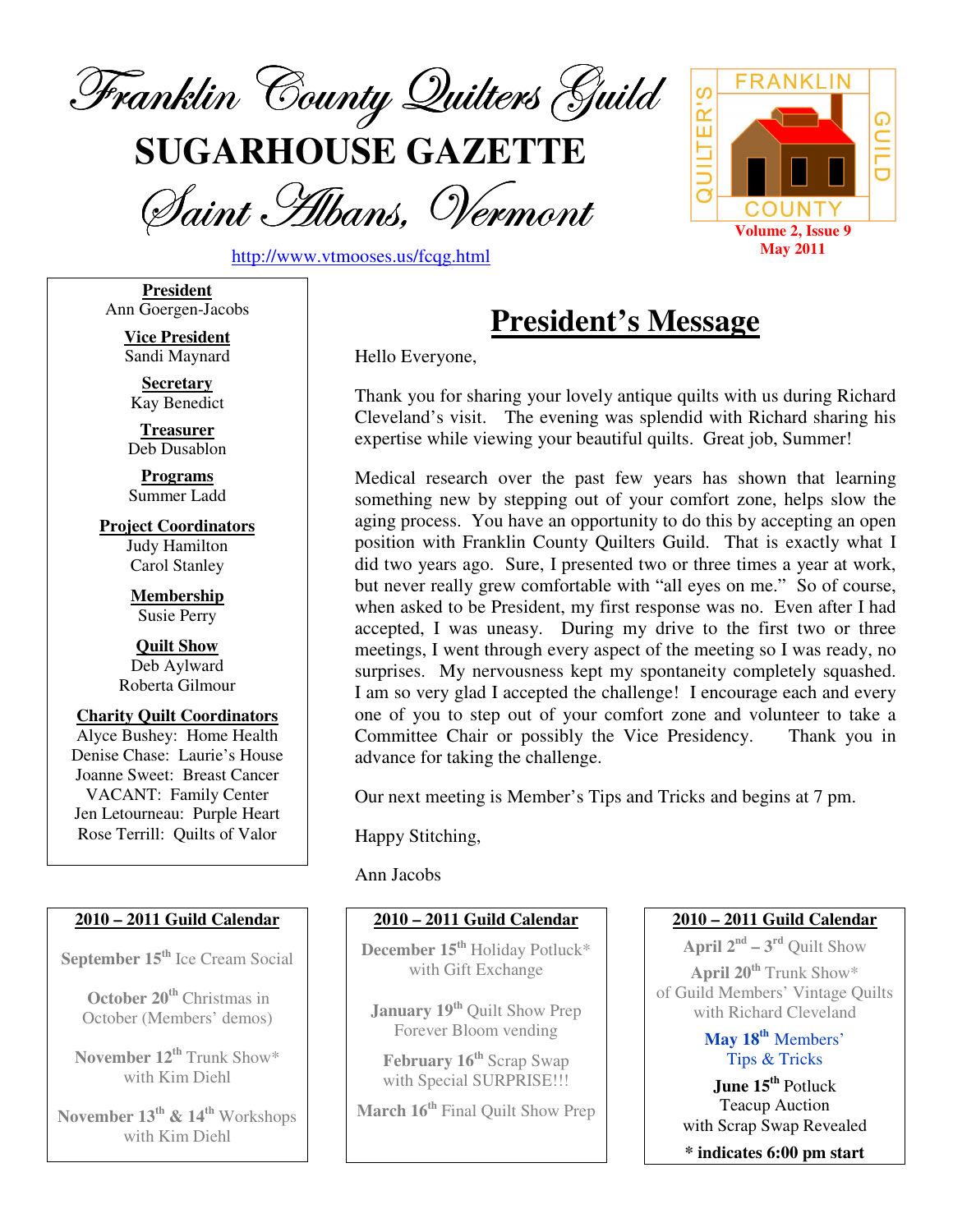### **FRANKLIN COUNTY QUILTERS GUILD** Minutes of April 20, 2011

Present: Total attended 50, including four guests.

#### *Proceedings:*

Meeting called to order at 6:00 p.m. by Ann Jacobs, President, who introduced guest speaker Richard Cleveland of Northfield, Vermont. Mr. Cleveland, founder of the Vermont Quilt Festival, described himself as a quilt bureaucrat and textile detective. He invited guild members and guests to show their antique quilts, as he used his expertise to discuss and date them.

Secretary's Report: Minutes of March 16, 2011 meeting, motion to accept by Summer Ladd, seconded by Joanne Sweet.

Treasurer's Report: pending, due to wrap-up of the quilt show.

#### *Old Business:*

- Many thank-yous to all involved in making the quilt show a success.

- Bonnie suggested a gift for the show's overnight security team. Bonnie will be in charge of making a small quilt, with help from other guild members. The security team represents a group of about 30, who will raffle the quilt for families in need.

- Nominating Committee update - After lengthy discussion, it was decided that Pat Johnson would not be replaced as Family Center Quilt Chair, but that those quilts will be absorbed into a Charity Quilt Group. Rather than each quilt being made for a specific place, charity quilts will be pooled and distributed to Home Health, Laurie's House, and Family Center as needed. Alyce Bushey and Denise Chase will continue to work with Home Health and Laurie's House respectively.

- Alyce reminded the guild that Home Health needs a variety of quilts appropriate for males, females, teens, seniors, etc.

- Ann Jacobs filled some positions for next year's slate of officers on the spot.

- Nancy Orcutt collected items for the state guild teacup auction.

- Charity Quilt 2012 - Ann has received two requests from groups. Members may contact her with suggestions of other groups.

- 2012 Raffle Quilt - Rose still needs 8 - 12 medium cream-colored fat quarters.

### *New Business:*

- Ann Jacobs read a thank-you note from the winner of this year's raffle quilt.

- Ann announced that the guild was mentioned in articles in the St. Albans Messenger and the Northwestern Medical Center newsletter regarding quilts given to the first babies born in 2011.

#### *Block of the Month:*

- Twenty-one blocks were submitted for the monthly BOM raffle. They were divided between two winners, Maggie Stockwell and Sally Krupp.

- Instructions for "Housewife," the May block from Quilter's Cache, were distributed and will be on our website. However, the distributed hard copies include a correction that is not found on Quilter's Cache. Colors to use are peach and green on white or off-white background.

#### *Other Monthly Drawings:*

- Monthly door prize won by Mary Ellen Therrien

- Charity quilt raffle won by Alyce Bushey

- Sewing machine donated by Smitty for quilt show volunteers won by Pat Johnson

- Pre-cuts donated by Moda for show quiltmakers won by Denise Chase

- Petit fours donated by Kate Spain for show quiltmakers won by Kay Benedict

*Show and Tell*: Charity quilts, including two of ten from Franklin County to be presented at Hearts of Valor ceremony in May, followed by other quilts and projects.

Next meeting on Wednesday, May 18<sup>th</sup>, at 7:00 p.m. Program by guild members: Tips and Tricks

Meeting adjourned.

Minutes submitted by Kay Benedict, Secretary 

### **MONTHLY MEETING FORMAT**

- 6:30 pm Doors open Sign-up for raffle BOM block Sign-up for monthly drawing Pick up name tag
- 7:00 pm Business meeting Show and Tell Short break as appropriate Program for the evening

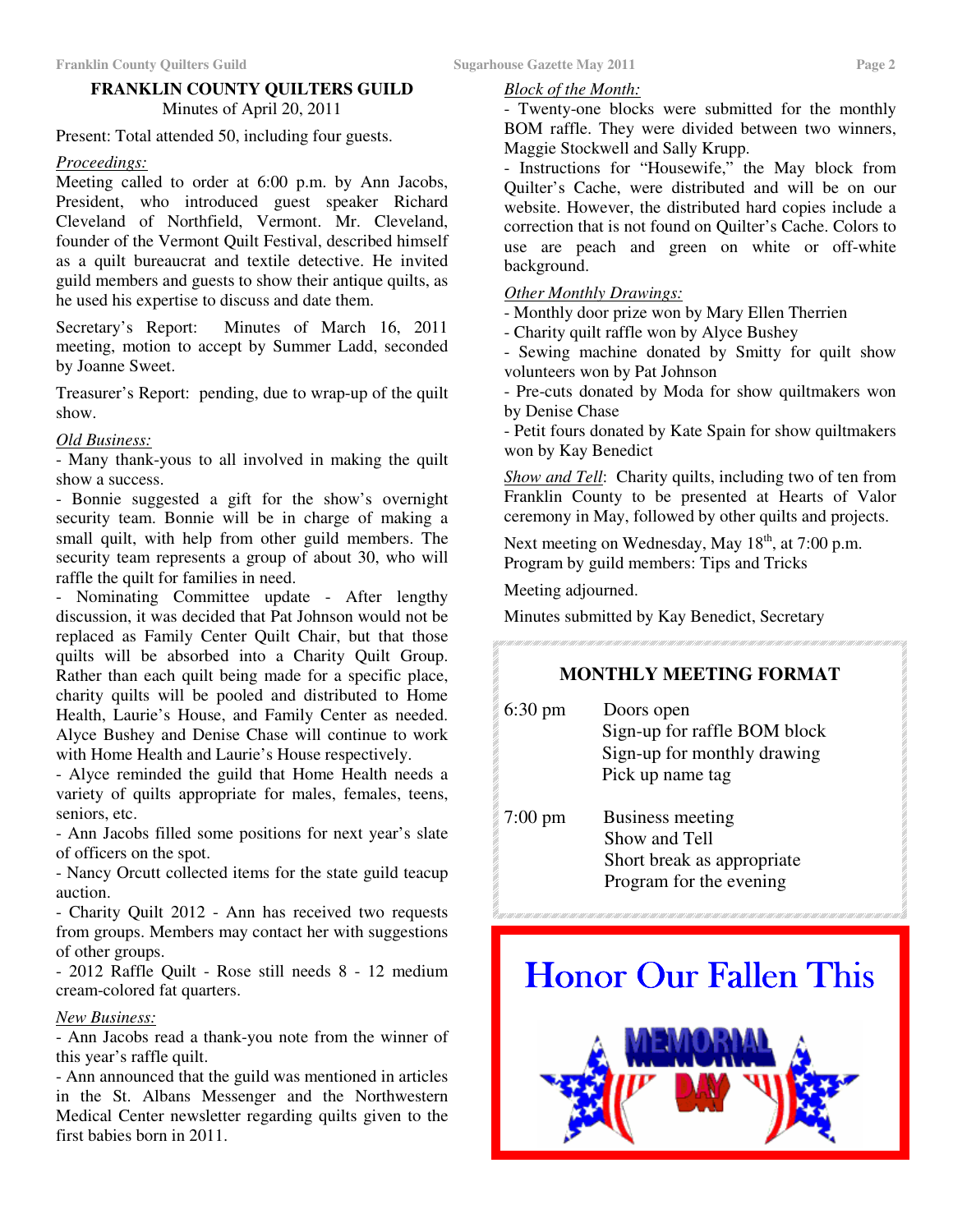**Franklin County Quilters Guild Sugarhouse Gazette May 2011 Page 3**

### **HOUSEWIFE Pattern from www.quilterscache.com**

**Color 1: peach floral; Color 2: soft green; Color 3: off white. Additional instructions: In order to get one center pinwheel, you have to make two sets of the center pinwheel in order to get one set going in the correct direction.**

If you have any questions, call Judy Hamilton 893-3875.

## **Click the link below for the Housewife Block pattern http://www.quilterscache.com/H/HousewifeBlock.html**

### <u> 2011 QUILT SHOW STATISTICS</u>

| Most Raffle Tickets Sold:        | Nadine Froebel- 34 books<br>Bonnie Evans - 22 books<br>Sally Krupp - 17 books                                                                                                                                                                                                                                                                        |                            |                                            |
|----------------------------------|------------------------------------------------------------------------------------------------------------------------------------------------------------------------------------------------------------------------------------------------------------------------------------------------------------------------------------------------------|----------------------------|--------------------------------------------|
| <b>Quilt Entries</b><br>94 TOTAL | Large Bed Quilts<br>Wall Hangings<br>Guild Challenge                                                                                                                                                                                                                                                                                                 | 31<br>24<br>$\overline{4}$ | Small Bed Quilts<br>24<br>Miniatures<br>11 |
| Attendance                       | Saturday: 474                                                                                                                                                                                                                                                                                                                                        |                            | Sunday: 263 <b>TOTAL: 737</b>              |
| <b>Silent Auction</b>            | Raised \$772.25<br>38 items donated by 23 members - 1 by a Vendor<br>26 bidders secured a winning bid<br>Highest bid on single item: \$80<br>Largest number of items donated by 1 member: 4<br>(Nancy Magnant and Denise Chase)<br>Highest amount raised by 1 member's donations: \$132 (Bonnie<br>Evans); a close second by Denise Chase with \$126 |                            |                                            |
| Vendors                          | \$225.00                                                                                                                                                                                                                                                                                                                                             | # of Vendors               | 6                                          |
| <u>Raffle Sales</u>              | Pre-show: \$1138                                                                                                                                                                                                                                                                                                                                     | Show: \$796                | <b>TOTAL: \$1934</b>                       |
| Donations                        | \$70.30                                                                                                                                                                                                                                                                                                                                              |                            |                                            |
| <b>Gross Profit</b>              | \$3,001.55                                                                                                                                                                                                                                                                                                                                           |                            |                                            |

The numbers above provide a quick recap of the quilt show; these numbers have not been finalized with the treasurer and are subject to change. Deb Aylward will have more quilt show information, to include an historical perspective for this show in comparison to previous shows since 2006.

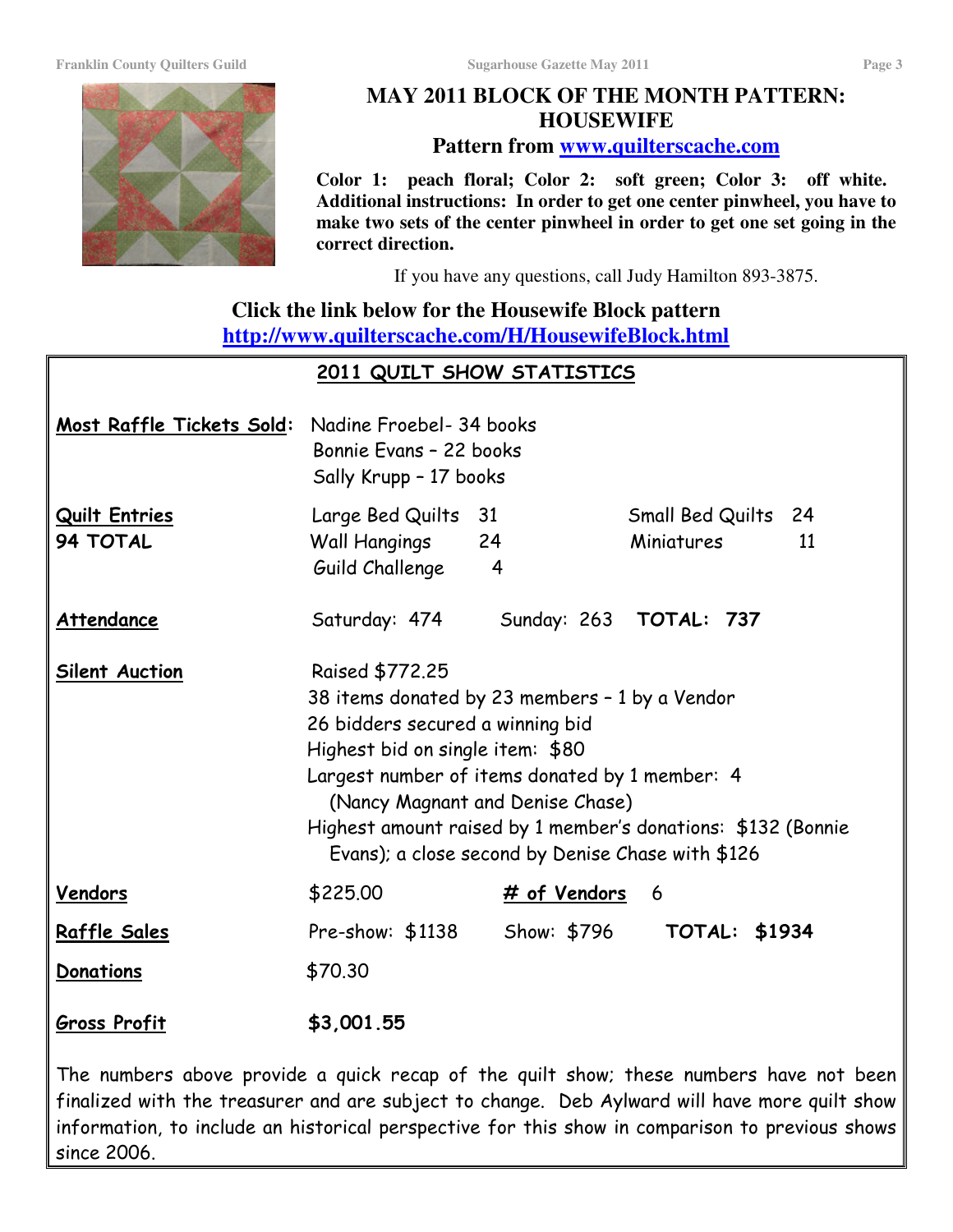### **APRIL 2011 & MAY 2011 TREASURER'S REPORT**

**The treasurer's reports for April and May were not available before publication of this newsletter. Deb Dusablon will have those reports ready for the May guild meeting …something about having to tread water at her house…stay safe Deb!!!**

### DID YOU KNOW???

Memorial Day is a secular holiday that was created to honor and pay our respect for fallen soldiers. It is a day to visit the gravesites of loved ones and ancestors and place flowers by their headstones. Flags are flown at half-staff until noon and small flags are placed by the graves.

May is Date Your Mate Month, National Barbecue Month, and Older Americans Month.

May's flower is the Lily of the Valley or Hawthorn. The birthstone is the emerald, and its astrological signs are Taurus, April 20<sup>th</sup> - May  $20<sup>th</sup>$ , and Gemini, May 21st - June 21st.

The Moon this month is called the Planter's Moon and Milk Moon.

Some notable historical events in May:

- On May 2, 1963, Martin Luther King Jr. makes his "I Have a Dream" speech.

- On May 5, 1862, Mexican forces under Benito Juarez defeated French troops in the Battle of Puebla. Today this battle is celebrated as Cinco de Mayo.

- On May 13, 1970, the Beatles movie "Let it Be" premieres.

- On May 15, 1940, nylon stockings hit the market for first time.

- On May 25, 1978, the movie blockbuster "Star Wars" is released.

- On May 29, 1942, Bing Crosby sings "White Christmas" into the record books as the biggest selling record.

- On May 30, 1889, the brassiere is invented. As we understand, it received a lot of support.

### **RECIPE CORNER**

#### **Apple Cake**

#### **Ingredients:**

 medium apples, peel, core, cut into ½-inch pieces tablespoons **plus** 2 1/2 cups granulated sugar teaspoons ground cinnamon large eggs cup vegetable oil ¼ cup orange juice teaspoon vanilla extract tablespoon grated orange zest cups all-purpose flour ½ teaspoon salt ½ teaspoons baking powder

confectioners'sugar for dusting cake

**Directions:** Preheat oven to 350°F; grease and flour a 12-cup bundt pan. Mix the apples, 5 tablespoons sugar, and ground cinnamon in a large bowl. Combine 2 ½ cups sugar, eggs, vegetable oil, orange juice, orange peel and vanilla extract in another large bowl; whisk to blend. Stir flour, baking powder and salt into egg mixture. Spoon 1  $\frac{1}{2}$  cups batter into prepared bundt pan. Top with half of apple mixture. Cover with  $1\frac{1}{2}$  cups batter. Top with remaining apples, then with remaining batter. Bake cake until top is golden brown and tester inserted near center comes out with moist crumbs attached, about 1 hour and 30 minutes. Cool cake in pan on wire rack for 15 minutes. Run knife around sides of pan and center tube to loosen. Turn cake out onto rack. Cool for 1 hour. Dust cake with confectioners'sugar. Serve slightly warm or at room temperature with a scoop of vanilla ice cream, non-dairy whipped topping or whipped cream.



*Deadline for articles for next newsletter:* **Wednesday, June 1 st , 2011**

Please email articles to Sharon Perry, *ytquilter@gmail.com*, or mail to PO Box 517, Montgomery Center VT 05471